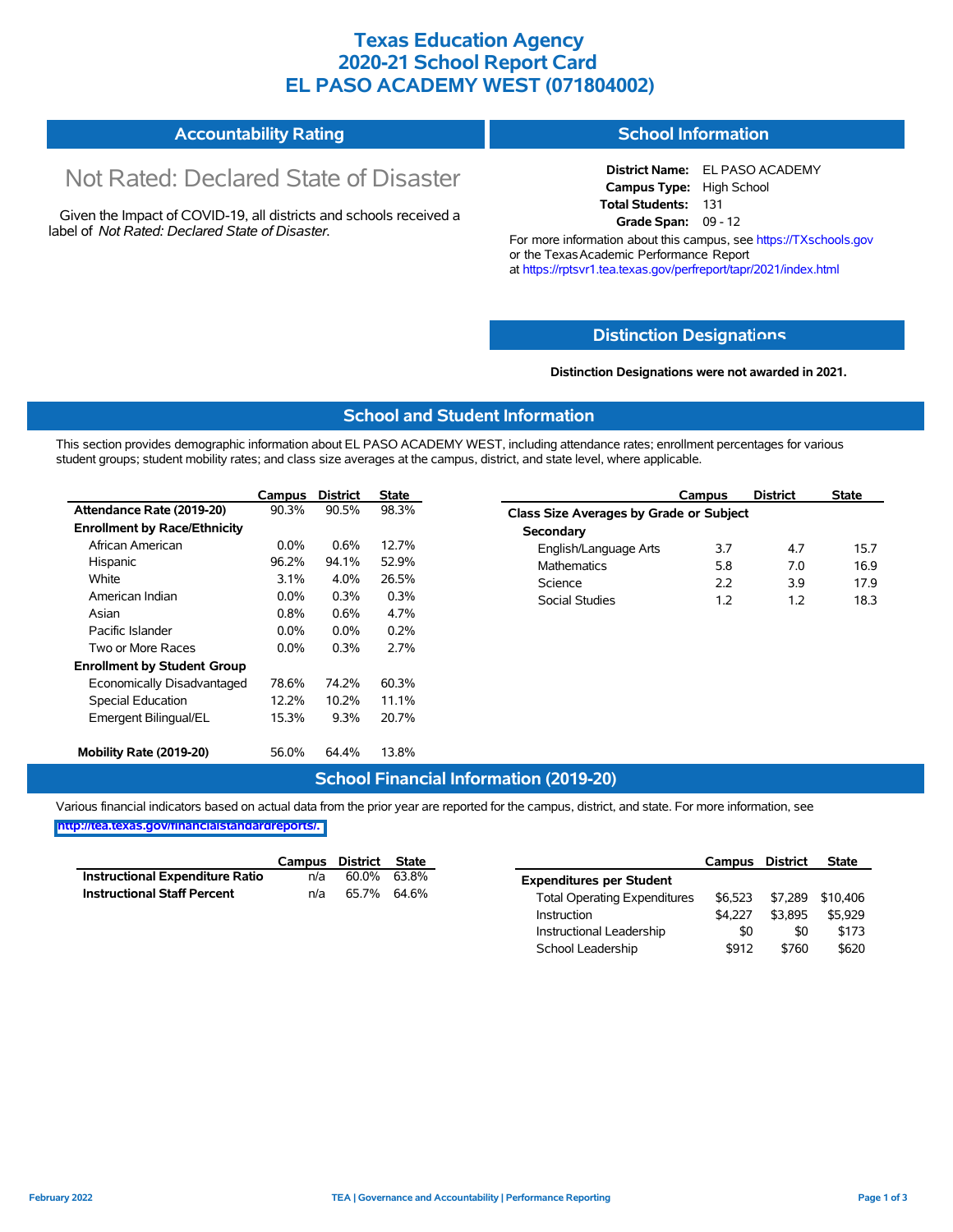# **Texas Education Agency 2020-21 School Report Card**

#### **STAAR Outcomes**

This section provides STAAR performance and outcomes. **Please note that due to the cancellation of spring 2020 STAAR administration due to the COVID-19 pandemic, 2019 results are shown.**

|                                                                                |      |       |                 |        |                              |      |        |                    |       |                     | Two                          |                |
|--------------------------------------------------------------------------------|------|-------|-----------------|--------|------------------------------|------|--------|--------------------|-------|---------------------|------------------------------|----------------|
|                                                                                |      |       |                 |        |                              |      |        |                    |       |                     | or                           |                |
|                                                                                |      | State | <b>District</b> | Campus | African<br>American Hispanic |      | White  | American<br>Indian | Asian | Pacific<br>Islander | More<br>Races                | Econ<br>Disadv |
| STAAR Performance Rates at Approaches Grade Level or Above (All Grades Tested) |      |       |                 |        |                              |      |        |                    |       |                     |                              |                |
| All Subjects                                                                   | 2021 | 67%   | 69%             | 66%    |                              | 65%  | 80%    |                    |       |                     |                              | 66%            |
|                                                                                | 2019 | 78%   | 73%             | 80%    |                              | 79%  | 100%   |                    |       |                     |                              | 78%            |
| ELA/Reading                                                                    | 2021 | 68%   | 56%             | 53%    | L,                           | 51%  | $\ast$ |                    |       |                     | $\overline{a}$               | 54%            |
|                                                                                | 2019 | 75%   | 51%             | 58%    | L,                           | 58%  |        |                    |       |                     | $\frac{1}{2}$                | 59%            |
| Mathematics                                                                    | 2021 | 66%   | 48%             | 60%    | L,                           | 67%  | *      |                    |       |                     | $\qquad \qquad \blacksquare$ | 71%            |
|                                                                                | 2019 | 82%   | 77%             | 81%    | $\overline{a}$               | 80%  | $\ast$ |                    |       |                     | ÷.                           | 77%            |
| Science                                                                        | 2021 | 71%   | 80%             | 74%    | $\blacksquare$               | 72%  | $\ast$ |                    |       |                     | $\overline{a}$               | 75%            |
|                                                                                | 2019 | 81%   | 88%             | 92%    | $\overline{\phantom{a}}$     | 91%  | $\ast$ |                    |       |                     | $\bar{\phantom{a}}$          | 90%            |
|                                                                                |      |       |                 |        |                              |      | $\ast$ |                    |       |                     |                              |                |
| <b>Social Studies</b>                                                          | 2021 | 73%   | 93%             | 93%    | $\blacksquare$               | 93%  | $\ast$ |                    |       |                     | $\overline{\phantom{a}}$     | 90%            |
|                                                                                | 2019 | 81%   | 92%             | 98%    | ÷.                           | 98%  |        |                    |       |                     |                              | 98%            |
| STAAR Performance Rates at Meets Grade Level or Above (All Grades Tested)      |      |       |                 |        |                              |      |        |                    |       |                     |                              |                |
| All Subjects                                                                   | 2021 | 41%   | 39%             | 34%    |                              | 33%  | 60%    |                    |       |                     |                              | 34%            |
|                                                                                | 2019 | 50%   | 33%             | 33%    |                              | 33%  | 33%    |                    |       |                     |                              | 31%            |
| ELA/Reading                                                                    | 2021 | 45%   | 41%             | 36%    |                              | 35%  | $\ast$ |                    |       |                     |                              | 34%            |
|                                                                                | 2019 | 48%   | 25%             | 20%    | $\overline{a}$               | 20%  |        | ٠                  |       |                     | $\blacksquare$               | 20%            |
| <b>Mathematics</b>                                                             | 2021 | 37%   | 20%             | 20%    | $\overline{\phantom{0}}$     | 22%  | $\ast$ |                    |       |                     | $\overline{\phantom{a}}$     | 14%            |
|                                                                                | 2019 | 52%   | 9%              | 8%     | $\overline{a}$               | 8%   | $\ast$ |                    |       |                     | $\overline{a}$               | 9%             |
| Science                                                                        | 2021 | 44%   | 40%             | 37%    | L,                           | 33%  | $\ast$ |                    |       |                     | $\overline{\phantom{a}}$     | 38%            |
|                                                                                | 2019 | 54%   | 35%             | 42%    | $\blacksquare$               | 41%  | $\ast$ |                    |       |                     | $\overline{\phantom{a}}$     | 40%            |
| Social Studies                                                                 | 2021 | 49%   | 43%             | 34%    | $\overline{a}$               | 32%  | $\ast$ |                    |       |                     | $\overline{a}$               | 38%            |
|                                                                                | 2019 | 55%   | 46%             | 55%    |                              | 56%  | $\ast$ |                    |       |                     | $\overline{a}$               | 53%            |
| STAAR Performance Rates at Masters Grade Level (All Grades Tested)             |      |       |                 |        |                              |      |        |                    |       |                     |                              |                |
| All Subjects                                                                   | 2021 | 18%   | 8%              | 7%     |                              | 7%   | 20%    |                    |       |                     | $\overline{a}$               | 5%             |
|                                                                                | 2019 | 24%   | 6%              | 7%     |                              | 6%   | 33%    |                    |       |                     |                              | 6%             |
| ELA/Reading                                                                    | 2021 | 18%   | 3%              | 4%     | $\overline{\phantom{a}}$     | 4%   | $\ast$ |                    |       |                     |                              | 3%             |
|                                                                                | 2019 | 21%   | 0%              | 0%     | L,                           | 0%   |        |                    |       |                     | $\frac{1}{2}$                | 0%             |
| <b>Mathematics</b>                                                             | 2021 | 18%   | 4%              | 10%    | L,                           | 11%  | $\ast$ |                    |       |                     | $\overline{a}$               | 0%             |
|                                                                                | 2019 | 26%   | 0%              | 0%     | $\overline{\phantom{a}}$     | 0%   | *      |                    |       |                     | $\overline{a}$               | 0%             |
| Science                                                                        | 2021 | 20%   | 6%              | 5%     | $\overline{\phantom{a}}$     | 6%   | $\ast$ |                    |       |                     | $\overline{\phantom{a}}$     | 6%             |
|                                                                                | 2019 | 25%   | 10%             | 13%    | $\overline{a}$               | 9%   | $\ast$ |                    |       |                     | $\overline{\phantom{a}}$     | 15%            |
| <b>Social Studies</b>                                                          | 2021 | 29%   | 18%             | 14%    | $\blacksquare$               | 11%  | $\ast$ |                    |       |                     | $\overline{a}$               | 10%            |
|                                                                                | 2019 | 33%   | 13%             | 15%    | $\overline{a}$               | 14%  | $\ast$ |                    |       |                     | $\overline{a}$               | 13%            |
| <b>STAAR Assessment Participation (All Grades Tested)</b>                      |      |       |                 |        |                              |      |        |                    |       |                     |                              |                |
| All Subjects                                                                   | 2021 | 88%   | 98%             | 99%    | $\ast$                       | 99%  | 100%   |                    |       |                     | $\overline{a}$               | 99%            |
|                                                                                | 2019 | 99%   | 100%            | 100%   | $\blacksquare$               | 100% | 100%   |                    |       |                     | $\overline{a}$               | 100%           |
| ELA/Reading                                                                    | 2021 | 89%   | 100%            | 100%   | $\blacksquare$               | 100% | $\ast$ |                    |       |                     | $\overline{a}$               | 100%           |
|                                                                                | 2019 | 99%   | 100%            | 100%   | $\overline{a}$               | 100% |        |                    |       |                     |                              | 100%           |
| Mathematics                                                                    | 2021 | 88%   | 88%             | 92%    | $\blacksquare$               | 92%  | $\ast$ |                    |       |                     | $\overline{a}$               | 89%            |
|                                                                                | 2019 | 100%  | 100%            | 100%   |                              | 100% | $\ast$ |                    |       |                     |                              | 100%           |

 **- Indicates there are no students in the group. \* Indicates results are masked due to small numbers to protect student confidentiality.**

**n/a Indicates data reporting is not applicable for this group.**